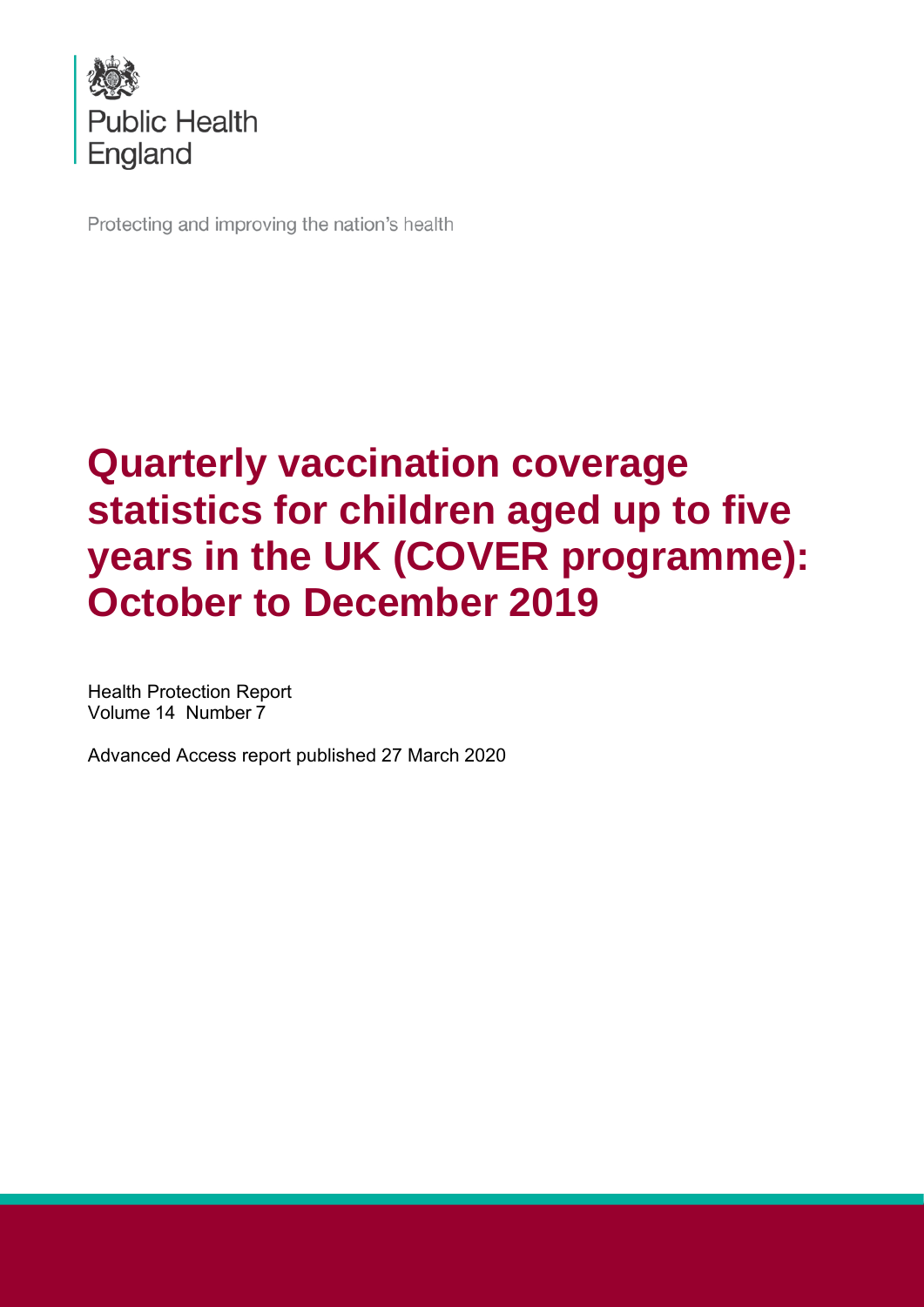# **Contents**

| Key points for the third quarterly report for 2019/20                                                                                            | 3  |
|--------------------------------------------------------------------------------------------------------------------------------------------------|----|
| 1. Cohort definitions for October to December 2019                                                                                               | 4  |
| 2. Participation and data quality                                                                                                                | 5  |
| 3. Developments in immunisation data                                                                                                             | 6  |
| 3.1 NHS Digital Child Health Programme                                                                                                           |    |
| 3.2 Changes to COVER programme scope and reporting methodology                                                                                   |    |
| 3.3 Changes to infant PCV schedule for babies born on or after 1 January 2020                                                                    |    |
| 4. Results                                                                                                                                       | 8  |
| 4.1 Coverage at 12 months                                                                                                                        |    |
| 4.2 Coverage at 24 months                                                                                                                        |    |
| 4.3 Coverage at five years                                                                                                                       |    |
| 4.4 Neonatal hepatitis B vaccine coverage in England                                                                                             |    |
| 5. Relevant links for country-specific data                                                                                                      | 10 |
| 6. References                                                                                                                                    | 11 |
| <b>APPENDIX</b>                                                                                                                                  | 12 |
| Table 1. Completed UK primary immunisations at 12 months by country and England local team:<br>October to December 2019 (July to September 2019) |    |

**Table 2. Completed UK primary immunisations at 24 months by country and NHS England local team October to December 2019 (July to September 2019)**

**Table 3. Completed UK primary immunisations and boosters at five years by country and NHS England local team: October to December 2019 (July to September 2019)**

**Table 4. Neonatal hepatitis B coverage at 12 and 24 months in England by NHS England Area Team: October to December 2019 (July to September 2019)**

**Table 5. BCG vaccine coverage at 12 months in English local authorities with TB incidence ≥40 per 100,000 and offering a universal programme: October to December 2019 (July to September 2019)**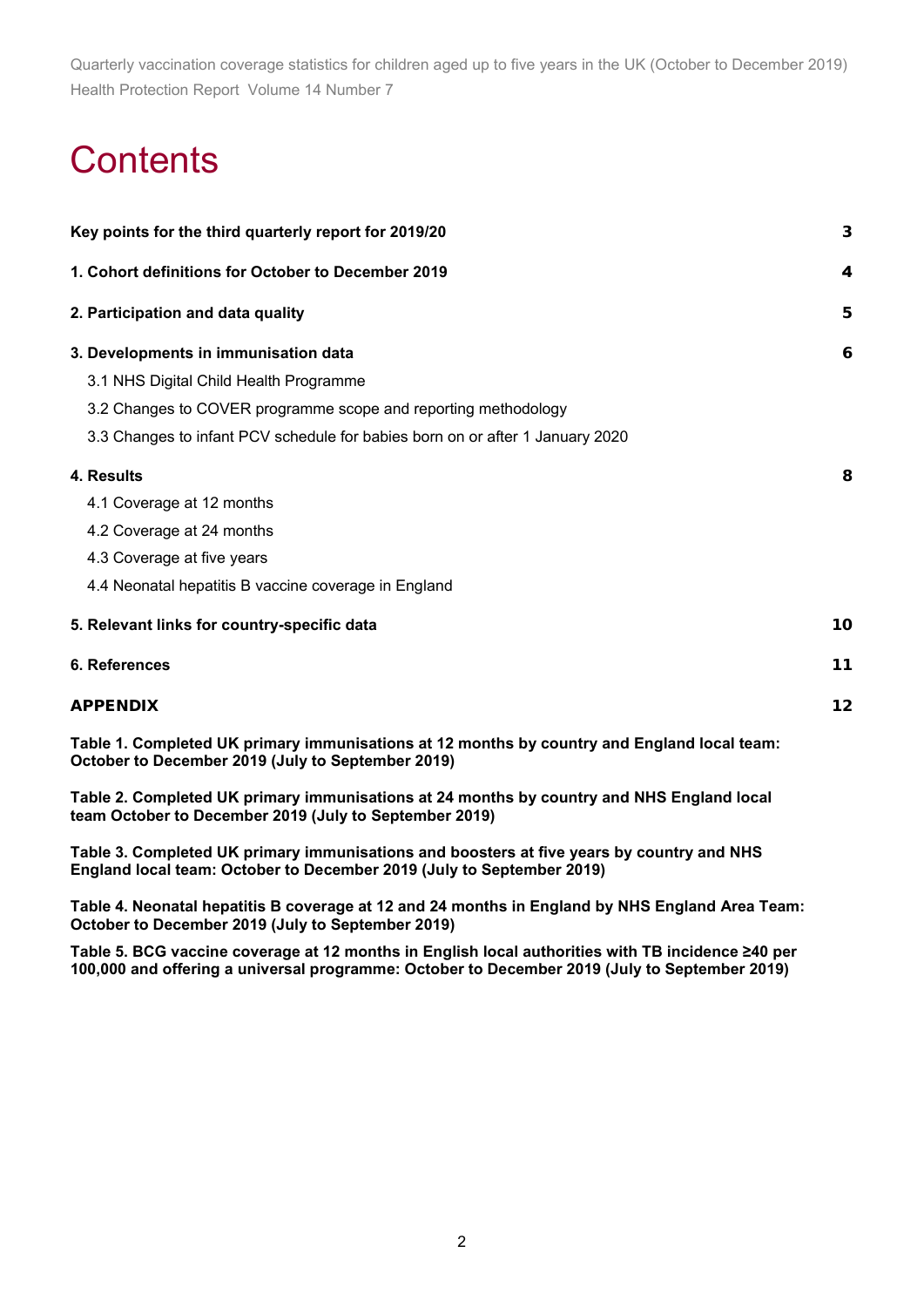# Quarterly vaccination coverage statistics for children aged up to five years in the UK (COVER programme): October to December 2019

This report summarises UK quarterly vaccine coverage data for each routine childhood vaccination for children who reached their first, second, or fifth birthday during the evaluation quarter. Analyses are presented at NHS England local team (April 2018 configuration) and devolved administration levels only.

### Key points for the third quarterly report for 2019/20

- 12 month UK coverage for all antigens evaluated at the first birthday increased between 0.5% to 0.9% compared to the previous quarter.
- UK rotavirus coverage rose by 0.9% to 91% representing the largest quarterly increase since quarterly data became available in July to September 2016, and is the highest quarterly coverage achieved for this vaccine
- 24 month UK vaccine coverage estimates for all vaccines offered on or after the first birthday increased by 0.2% to 0.4% compared to the previous quarter. PCV and Hib/MenC boosters and MMR reached 91%; MenB booster was 89.7% and is the highest quarterly UK coverage recorded for this booster since it was first evaluated two years ago
- When compared to the previous quarter UK coverage at 5 years increased between 0.1% - 0.7% for all vaccines
- All countries continue to exceed the 95% WHO target for DTaP/IPV/Hib3 measured at 5 years of age. This target was also achieved for MMR1 in Scotland, Wales and Northern Ireland, and for Hib/MenC booster in Scotland and Northern Ireland
- In England MMR1 and Hib/MenC booster measured at 5 years of age increased by 0.1% to 94.6% and 0.2% to 92.8% respectively. Only three of thirteen English local teams exceed the 95% target for these vaccines. Coverage at five years for these vaccines primarily reflects vaccinations delivered four years ago
- Pre-school booster (DTaP/IPV) and MMR2 coverage exceeded 90% in the devolved administrations but only four English local teams reached this level for both vaccines
- In England coverage for the pre-school booster increased by 0.6% to 85.5% and for MMR2 by 0.2% to 86.9%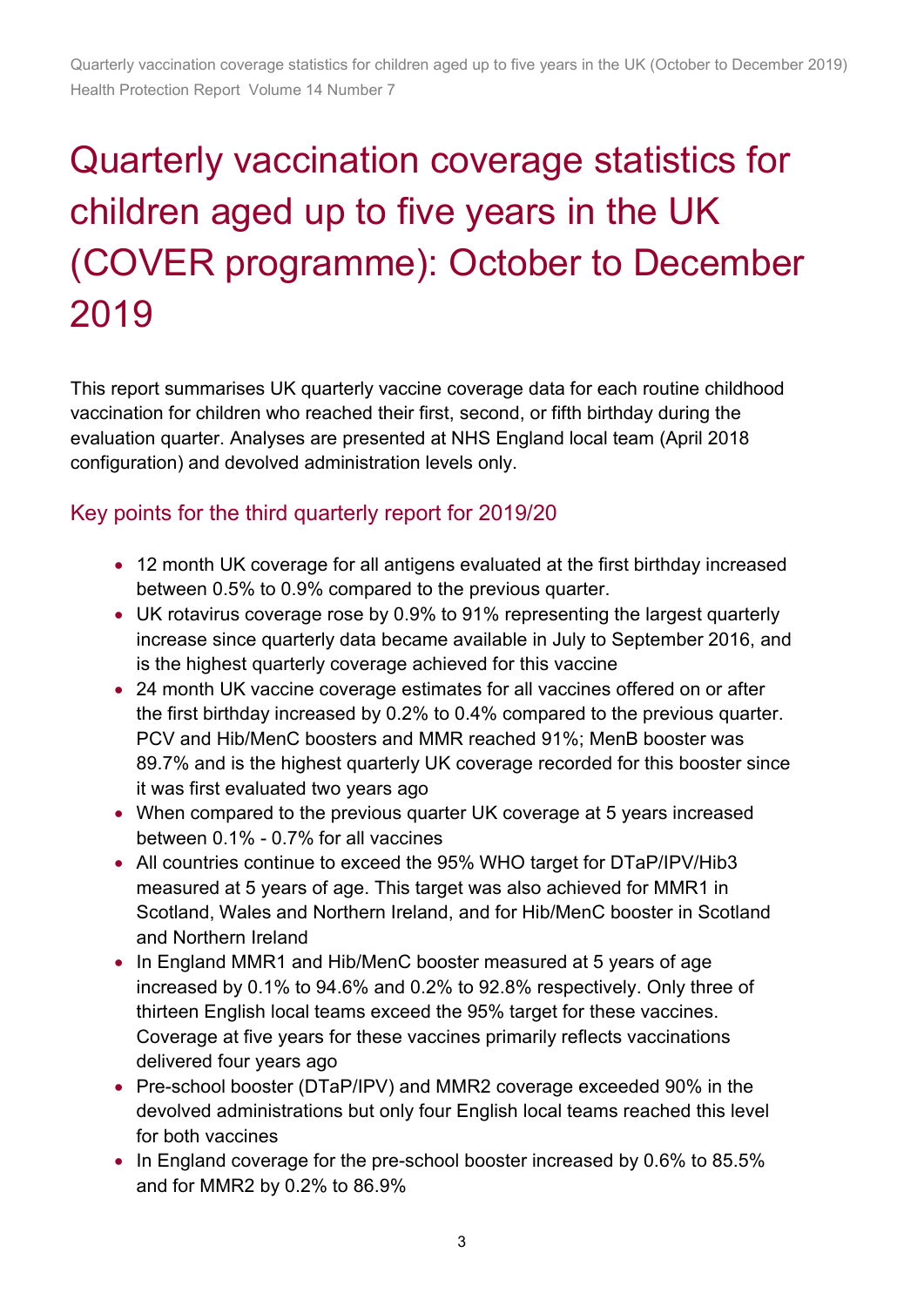## 1. Cohort definitions for October to December 2019

Children who reached their first birthday in the quarter (born October to December 2018) were all scheduled for three doses of combined diphtheria, tetanus, acellular pertussis, polio, *Haemophilus influenzae* type b, hepatitis B vaccine (known as DTaP/IPV/Hib/HepB or hexavalent vaccine) which replaced DTaP/IPV/Hib (pentavalent) vaccine from autumn 2017 [1]. The third dose of priming vaccine would have been scheduled between February and April 2019.

Children born to hepatitis B surface antigen (HBsAg) positive mothers who reached their first birthday in this quarter should also have received monovalent hepatitis B vaccine at birth and four weeks of age.

Children born October to December 2018 will also have been scheduled for two doses of pneumococcal conjugate vaccine (PCV), Meningococcal B vaccine (MenB), and rotavirus vaccine [2].

Children who reached their second birthday in the quarter (born October to December 2017) were scheduled to receive their third DTaP/IPV/Hib, second PCV, MenB and rotavirus vaccinations between February and April 2018, and their first measles, mumps, and rubella (MMR) vaccination, a booster dose of Hib and MenC (given as a combined Hib/MenC vaccine), MenB and PCV vaccines at the same visit at 12 months of age, between November 2018 and January 2019.

Children born to hepatitis B surface antigen (HBsAg) positive mothers, who reached their second birthday in this quarter (born October to December 2018), were scheduled to receive a third dose monovalent hepatitis B vaccine at one year of age, in addition to three doses of DTaP/IPV/Hib/HepB at eight, twelve and sixteen weeks.

Children who reached their fifth birthday in the quarter (born October to December 2014) were scheduled to receive their third dose DTaP/IPV/Hib and second PCV and one MenC vaccination between February and April 2015. They were also scheduled to receive their first MMR, Hib/MenC booster and PCV booster after their first birthday (born October to December 2015) between November 2015 and January 2016, and their pre-school diphtheria, tetanus, acellular pertussis, inactivated polio booster (DTaP/IPV) and second dose MMR from January 2018.

Children born in areas where there is a universal neonatal BCG programme (i.e. TB incidence ≥40/100,000) who reach their first birthday in this quarter (born October to December 2018) were scheduled to receive BCG at birth.

Coverage evaluated at the first, second and fifth birthdays by country and new NHS England local teams (configuration as at 1 April 2018) are described in the appendix.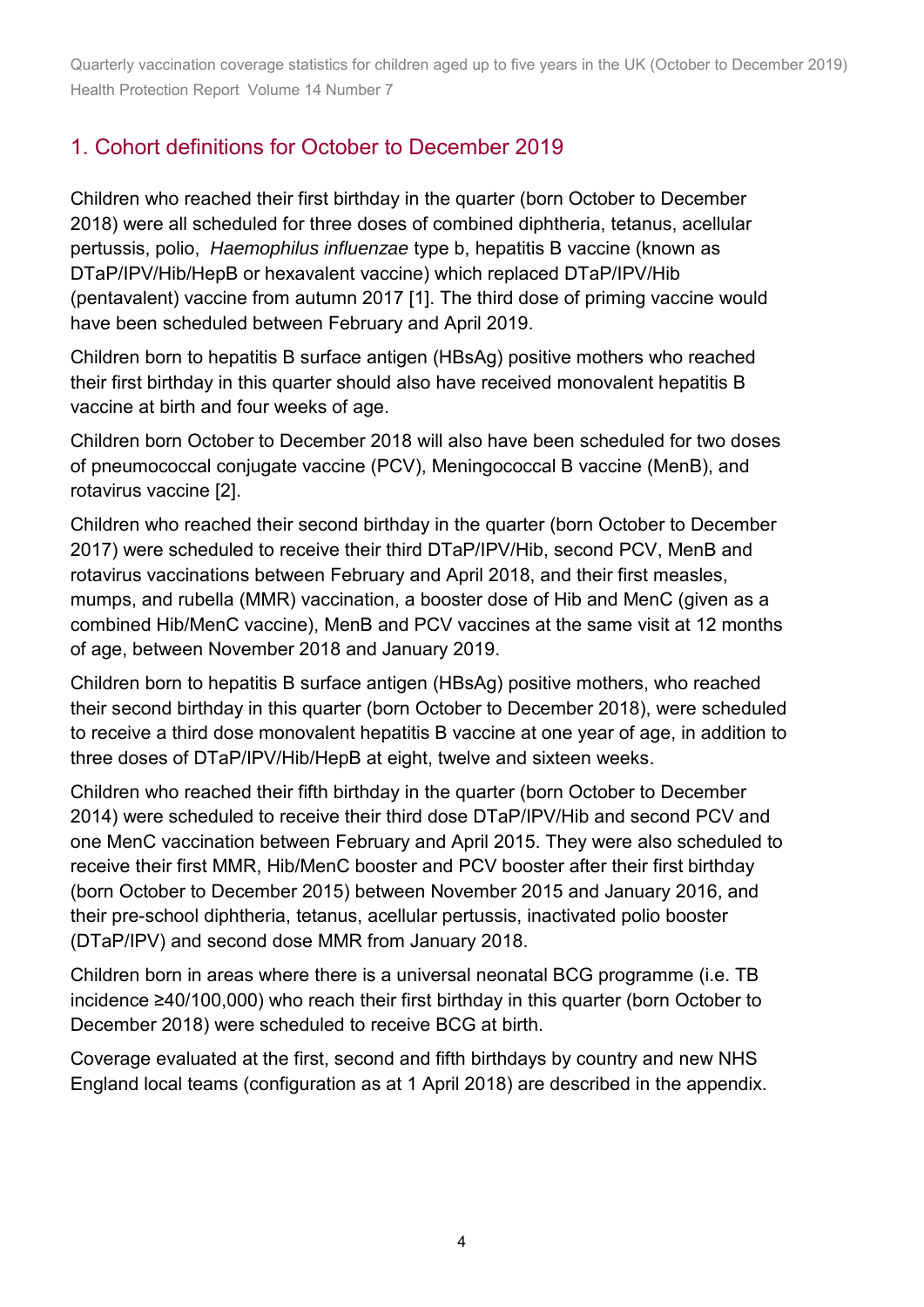## 2. Participation and data quality

Data were received from all Health Boards (HBs) in Scotland, Northern Ireland and Wales. In England, Local Teams (LTs) and Child Health Record Departments (CHRDs) provided data for all but four of the upper tier local authorities (LAs) and the associated General Practices (GP). Due to data quality concerns for Bury, Oldham, Rochdale and Trafford LA COVER data for these footprints do not appear in this report. They are also excluded from any higher aggregations such as the North (Lancashire and Greater Manchester), England and UK totals.

All English data were collected through NHS Digital's Strategic Data Collection Service (SDCS). Individual LA and GP data including numerators, denominators, coverage and relevant caveats where applicable are available [here.](https://www.gov.uk/government/statistics/cover-of-vaccination-evaluated-rapidly-cover-programme-2019-to-2020-quarterly-data) GP level data were censored when individual values were less than five.

Detailed caveats regarding any data quality issues for individual English LA data, including changes in denominators due to the NHS England CHIS data validation exercise conducted from the third quarter of 2018-19, are available [here.](https://www.gov.uk/government/statistics/cover-of-vaccination-evaluated-rapidly-cover-programme-2019-to-2020-quarterly-data)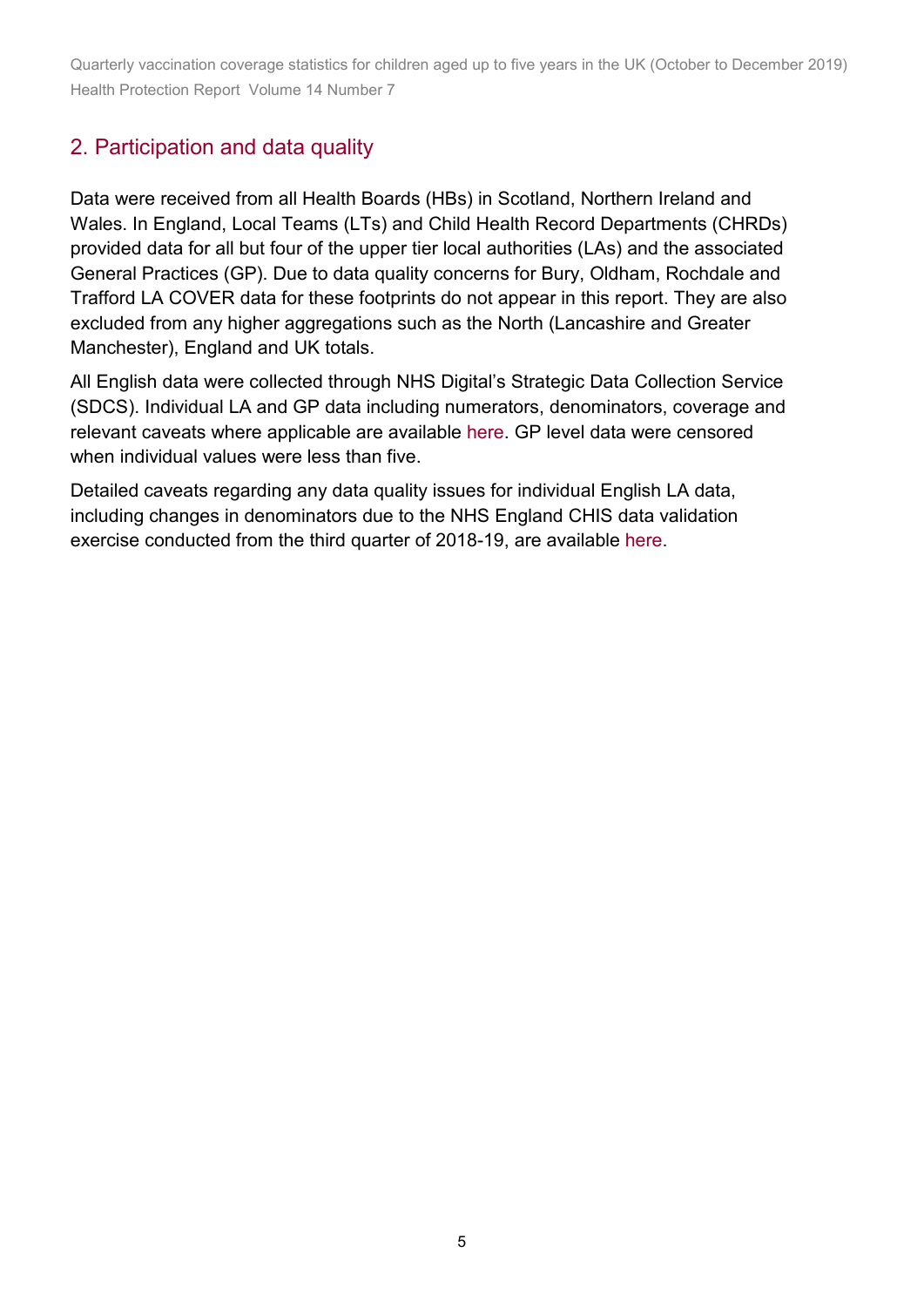## 3. Developments in immunisation data

### 3.1 NHS Digital Child Health Programme

The Digital Child Health (DCH) programme was created to support the vision in the NHS England Healthy Children: Transforming Child Health Information strategy, which aims to transform child health information services by making these systems interoperable, reducing the administrative burden of information recording and sharing [6]. Part of this programme includes merging CHIS systems into local hubs that can provide COVER data for several LAs in one submission. Since April 2017 four CHIS Hubs are providing COVER data for all London boroughs. In England, the number of CHIS systems has decreased from over 100 in 2015 to around 60 by mid-2019. As different phases of the digital strategy are implemented across the country it is anticipated that there may be further temporary local data quality issues associated with transition.

#### 3.2 Changes to COVER programme scope and reporting methodology

As first reported in the October to December 2018 COVER report [3] it is anticipated that, contingent on a successful pilot, the collection of COVER data will be transferred from PHE to NHS Digital's Strategic Data Collection Service (SDCS) and merged with the current SDCS practice level vaccine coverage collection (formally collected via the Child Immunisation Unify2 data collection). Data for England collected for this report was collected via SDCS as part of the pilot. The analysis and reporting of the quarterly COVER report remains with PHE.

In England, the October to December 2019 quarter is the third COVER collection to include both LA and GP level coverage extracted from CHISs. Quarterly GP data for the current quarter are published alongside the routine LA tables on the PHE website. These are experimental data and as such should be viewed with caution. Appropriate caveats accompany these data tables.

During April 2020 local authority data for the 2019-20 annual vaccine coverage report, Childhood Vaccination Coverage Statistics – England, and experimental annual GP level data will be also be collected alongside the January to March 2020 quarterly COVER data using the SDCS portal.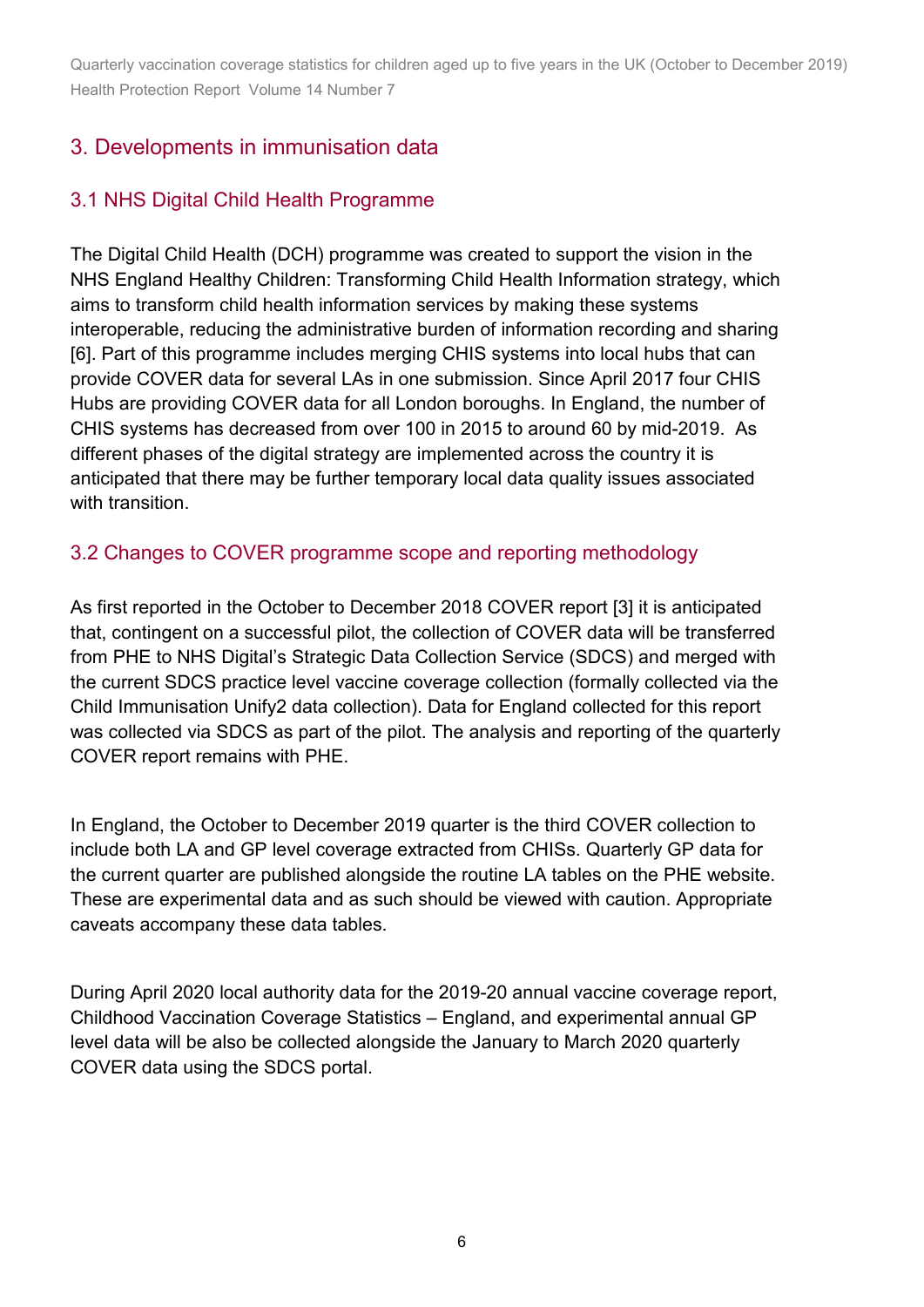### 3.3 Changes to infant PCV schedule for babies born on or after 1 January 2020

Following the decision in April 2019 to follow a 1+1 PCV schedule, based on the advice of the Joint Committee on Vaccination and Immunisation (JCVI), all infants born on or after 1 January 2020 will be offered the changed schedule. This will be a single dose of PCV13 given alongside the routine DTaP/IPV/Hib/HepB and rotavirus immunisations at 12 weeks of age, followed by a PCV13 booster at one year old (on or after the first birthday). This is referred to as a 1+1 PCV schedule. This 1+1 schedule will replace the previous schedule of 2+1 (at 8 and 16 weeks, and a booster dose given at one year old (on or after the first birthday)). [4]

The COVER programme currently reports the proportion of children at 12 months who completed to two-dose PCV programme (PCV2). To continue accurately monitoring the coverage of PCV at 12 months of age the COVER programme will be modified to also collect coverage of the first dose of PCV (PCV1). CHISs will be expected to report on 12 month coverage of PCV1 and PCV2 and at 24 months on PCV booster (dose given on or after the first birthday). COVER data for PCV2 will drop to 0 as cohorts move to the 1+1 schedule.

The [revised information standard for the COVER programme](https://digital.nhs.uk/data-and-information/information-standards/information-standards-and-data-collections-including-extractions/publications-and-notifications/standards-and-collections/dcb0089-cover-of-vaccination-evaluated-rapidly-cover) was published on 6 February 2020. Organisations may start using this standard with immediate effect but must be fully compliant by 1 July 2020 to provide baseline PCV1 coverage, as well as PCV2 coverage, for cohorts offered the 2+1 schedule. Coverage for the first cohorts eligible for the new schedule (born on or after 1 January 2020) will be evaluated in COVER from 2021 onwards.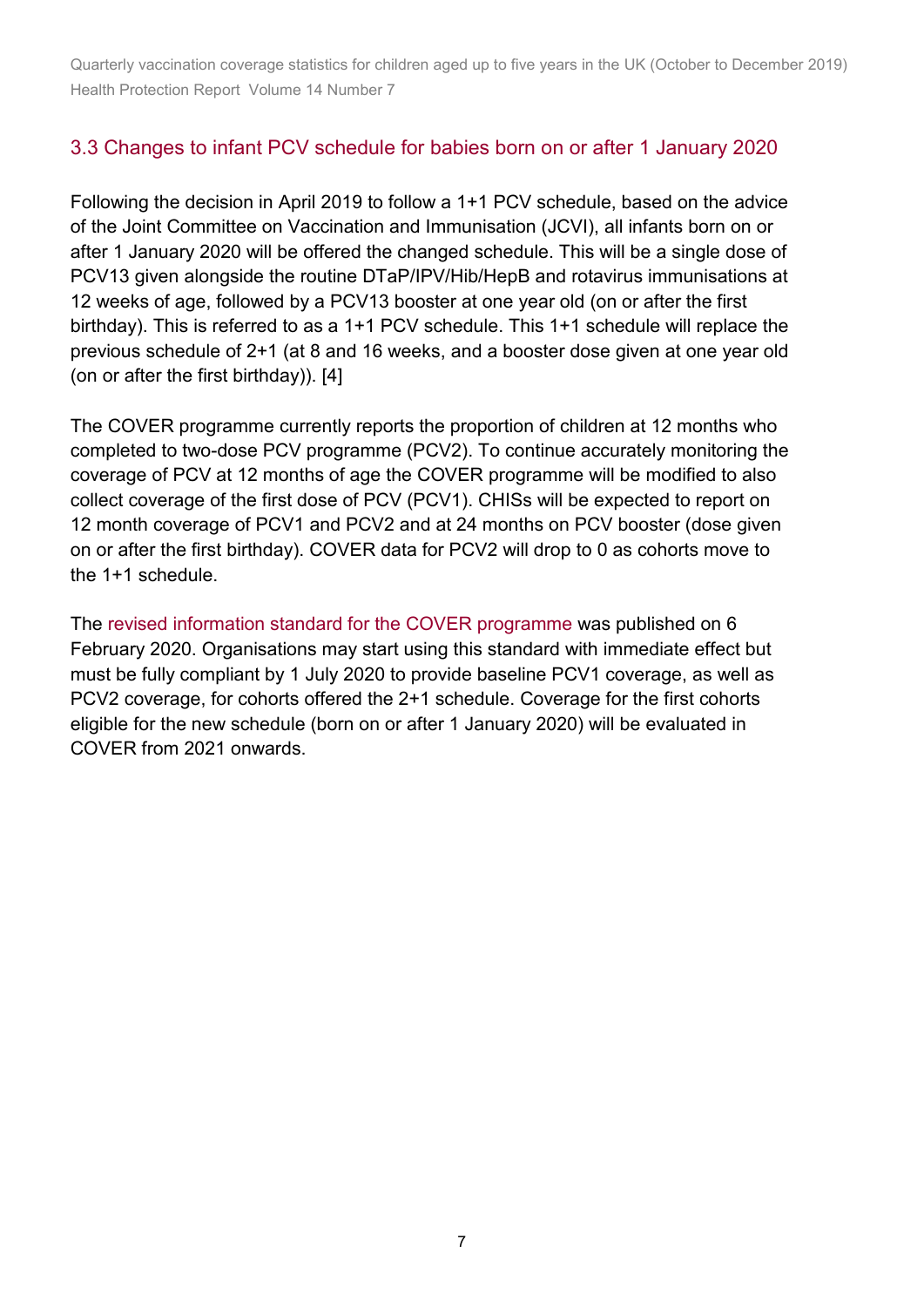## 4. Results

#### 4.1 Coverage at 12 months

UK coverage for all antigens evaluated at the first birthday increased between 0.5% to 0.9% compared to the previous quarter (table 1)[5]. This quarter is the third in a row where coverage for the majority of vaccines measured at this age has increased. DTaP/IPV/Hib/HepB3 increased 0.6% to 93.2%, PCV2 and MenB2 increased 0.5% to 93.7% and 93.3% respectively. Rotavirus coverage rose by 0.9% to 91% representing the largest quarterly increase since robust data became available in July to September 2016 and is the highest quarterly coverage achieved.

These increases for UK 12 month coverage bring figures back to levels recorded last recorded in late 2017 and early 2018 [6,7] and were observed across all countries (table 1). In England coverage increased 0.5-0.9% for all antigens compared with the previous quarter. Two local teams achieved at least 95% coverage for DTaP/IPV/Hib/HepB3, PCV2 and MenB and nationally coverage was at least 92%. Rotavirus coverage in England was 90.5%. In Scotland and Wales at least 95% coverage was achieved for all antigens except rotavirus; in Northern Ireland coverage was at least 94% except for rotavirus (table 1).

#### 4.2 Coverage at 24 months

24 month UK vaccine coverage estimates for all vaccines offered on or after the first birthday increased by 0.2% to 0.4% compared to the previous quarter. Hib/MenC booster reached 91.1%, PCV and MMR reached 91%. MenB booster increased 0.4% to 89.7% and is the highest quarterly UK coverage recorded for this booster since it was first evaluated two years ago [6].

At country level PCV, Hib/MenC and MenB boosters, and MMR1 all exceeded 94% in Scotland and Wales, and 92% in Northern Ireland (table 2). In England, coverage increased 0.3-0.4% to 90.4% for MMR1 and PCV booster, 90.5% for Hib/MenC booster and 89% for MenB booster; three local teams achieved 92% coverage for all four vaccines and nine of 13 local teams achieving at least 90%.

UK DTaP/IPV/Hib3 coverage increased 0.2% to 94.2% although in Scotland, Northern Ireland and Wales coverage was at least 96%. In England coverage increased by 0.3% to 93.8% with seven of 13 local teams achieved 95% (table 2)[5].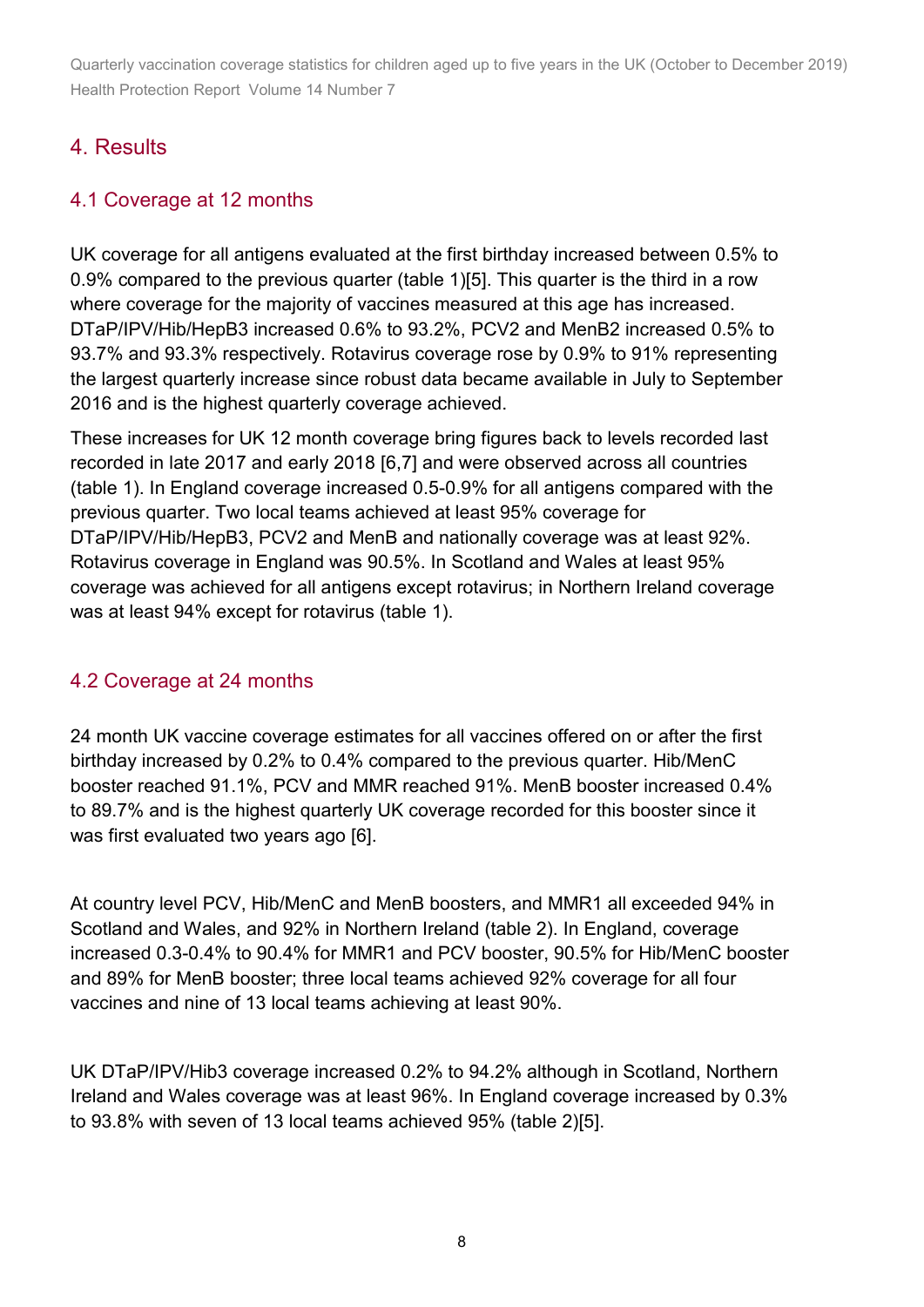## 4.3 Coverage at five years

When compared to the previous quarter UK coverage at 5 years increased between 0.1% - 0.7% for all vaccines (table 3) [5]. All countries continue to exceed the 95% WHO target for DTaP/IPV/Hib3. This target was also achieved for MMR1 in Scotland, Wales and Northern Ireland, and for Hib/MenC booster in Scotland and Northern Ireland. In England MMR1 and Hib/MenC booster increased by 0.1% to 94.6% and 0.2% to 92.8% respectively. Only three of 13 English local teams exceed the 95% target for these vaccines. Coverage at 5 years for these vaccines primarily reflects vaccinations delivered four years ago.

In England coverage for the pre-school booster (DTaP/IPV) increased by 0.6% to 85.5% and for MMR2 by 0.2% to 86.9%. Pre-school booster and MMR2 coverage exceeded 90% in the devolved administrations but only four English local teams reached this level for both vaccines (table 3).

### 4.4 Neonatal hepatitis B vaccine coverage in England

This is the fifth quarter where neonatal HepB vaccine coverage data in England evaluates five doses of hepatitis B vaccine (two monovalent and three hexavalent doses) in infants born to hepatitis B surface antigen (HBsAg) positive mothers, who reached the age of 1 year in this quarter (i.e. those born between October to December 2018). National coverage was 89% compared to 82% in the previous quarter [5]. Coverage reported for children who reached 2 years of age in the quarter (i.e. those born between October to December 2017) and was 74% compared to 63% last quarter (table 4). This is the first quarter when all 24 month olds will have been offered three monovalent vaccines at birth, 4 weeks and 12 months of age, and three doses of hexavalent vaccine (at 2, 3 and 4 months).

The quality of neonatal HepB vaccine data is variable and coverage by former local team can be based on small numbers. As such, data should be interpreted with caution. Where an area reported no vaccinated children, a check was made to ensure that this was zero reporting rather than absence of available data.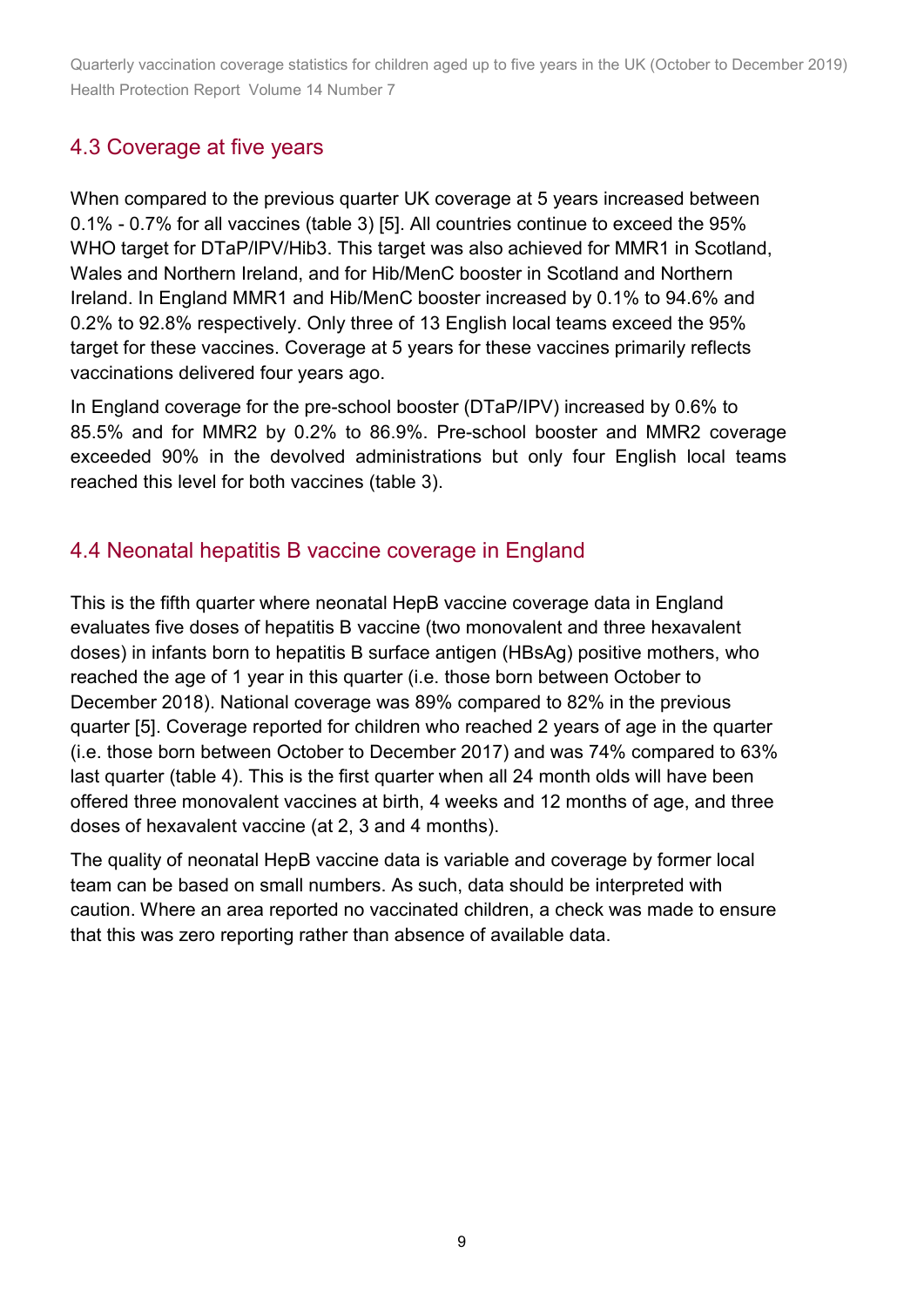### 5. Relevant links for country-specific data

**Quarterly England data**: [https://www.gov.uk/government/collections/vaccine](https://www.gov.uk/government/collections/vaccine-uptake%23cover-of-vaccination-evaluated-rapidly-programme)[uptake#cover-of-vaccination-evaluated-rapidly-programme](https://www.gov.uk/government/collections/vaccine-uptake%23cover-of-vaccination-evaluated-rapidly-programme)

**Annual England data:** [https://digital.nhs.uk/data-and-information/publications/statistical/nhs](https://digital.nhs.uk/data-and-information/publications/statistical/nhs-immunisation-statistics)[immunisation-statistics](https://digital.nhs.uk/data-and-information/publications/statistical/nhs-immunisation-statistics)

**Quarterly Northern Ireland:** [http://www.publichealthagency.org/directorate-public](http://www.publichealthagency.org/directorate-public-health/health-protection/vaccination-coverage)[health/health-protection/vaccination-coverage](http://www.publichealthagency.org/directorate-public-health/health-protection/vaccination-coverage) 

**Scotland**: <http://www.isdscotland.org/Health-Topics/Child-Health/Immunisation/>

**Wales**: [http://www.wales.nhs.uk/sites3/page.cfm?orgid=457&pid=54144/](http://www.wales.nhs.uk/sites3/page.cfm?orgid=457&pid=54144) 

**COVER submission and publication dates:** <https://www.gov.uk/government/publications/vaccine-coverage-statistics-publication-dates>

**Other relevant links**  <https://www.gov.uk/government/collections/immunisation>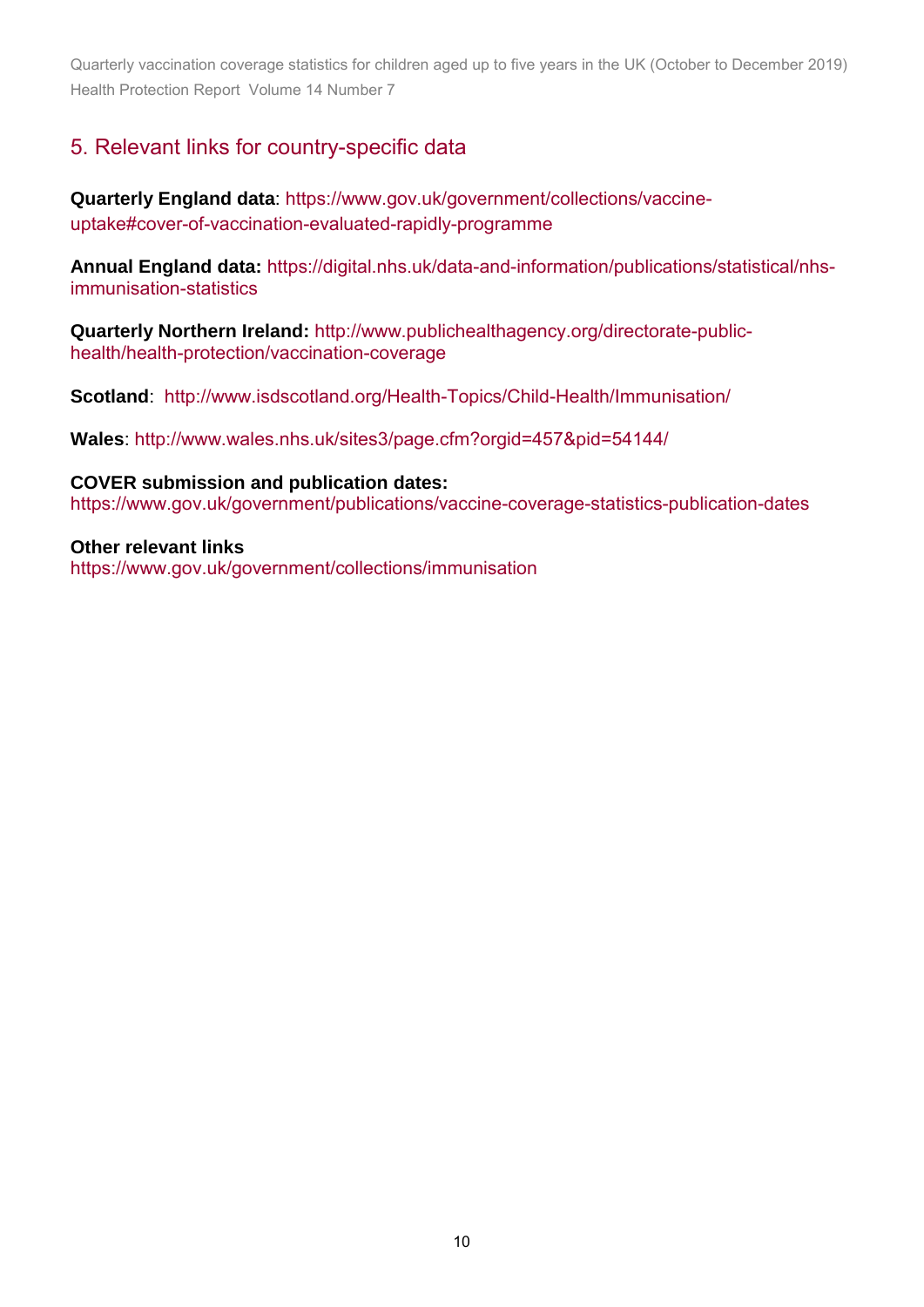## 6. References

- 1. Public Health England. Hexavalent combination vaccine: routine programme guidance. [https://www.gov.uk/government/publications/hexavalent-combination](https://www.gov.uk/government/publications/hexavalent-combination-vaccine-programme-guidance)[vaccine-programme-guidance](https://www.gov.uk/government/publications/hexavalent-combination-vaccine-programme-guidance)
- 2. Public Health England. The complete routine immunisation schedule. [https://www.gov.uk/government/publications/the-complete-routine-immunisation](https://www.gov.uk/government/publications/the-complete-routine-immunisation-schedule)[schedule](https://www.gov.uk/government/publications/the-complete-routine-immunisation-schedule)
- 3. Public Health England (2018). Vaccination coverage statistics for children up to the age of five years in the United Kingdom, July to September 2018. 2018 HPR 12 (45). Available at [https://www.gov.uk/government/statistics/cover-of-vaccination](https://www.gov.uk/government/statistics/cover-of-vaccination-evaluated-rapidly-cover-programme-2018-to-2019-quarterly-data)[evaluated-rapidly-cover-programme-2018-to-2019-quarterly-data](https://www.gov.uk/government/statistics/cover-of-vaccination-evaluated-rapidly-cover-programme-2018-to-2019-quarterly-data)
- 4. Public Health England. Pnuemococcal vaccination: infant schedule changes from January 2020 letter. [https://www.gov.uk/government/publications/pneumococcal](https://www.gov.uk/government/publications/pneumococcal-vaccination-infant-schedule-changes-from-january-2020-letter)[vaccination-infant-schedule-changes-from-january-2020-letter](https://www.gov.uk/government/publications/pneumococcal-vaccination-infant-schedule-changes-from-january-2020-letter)
- 5. Public Health England (2019). Quarterly vaccination coverage statistics for children aged up to five years in the UK (COVER programme) : July to September 2019 HPR 13 (41). Available at [https://www.gov.uk/government/statistics/cover-of](https://www.gov.uk/government/statistics/cover-of-vaccination-evaluated-rapidly-cover-programme-2019-to-2020-quarterly-data)[vaccination-evaluated-rapidly-cover-programme-2019-to-2020-quarterly-data](https://www.gov.uk/government/statistics/cover-of-vaccination-evaluated-rapidly-cover-programme-2019-to-2020-quarterly-data)
- 6. Public Health England (2018). Quarterly vaccination coverage statistics for children aged up to five years in the UK (COVER programme) : October to December 2017 HPR 12 (11). Available at [https://www.gov.uk/government/statistics/cover-of](https://www.gov.uk/government/statistics/cover-of-vaccination-evaluated-rapidly-cover-programme-2017-to-2018-quarterly-data)[vaccination-evaluated-rapidly-cover-programme-2017-to-2018-quarterly-data](https://www.gov.uk/government/statistics/cover-of-vaccination-evaluated-rapidly-cover-programme-2017-to-2018-quarterly-data)
- 7. Public Health England (2018). Quarterly vaccination coverage statistics for children aged up to five years in the UK (COVER programme) : January to March 2018 HPR 12 (23). Available at [https://www.gov.uk/government/statistics/cover-of-vaccination](https://www.gov.uk/government/statistics/cover-of-vaccination-evaluated-rapidly-cover-programme-2017-to-2018-quarterly-data)[evaluated-rapidly-cover-programme-2017-to-2018-quarterly-data](https://www.gov.uk/government/statistics/cover-of-vaccination-evaluated-rapidly-cover-programme-2017-to-2018-quarterly-data)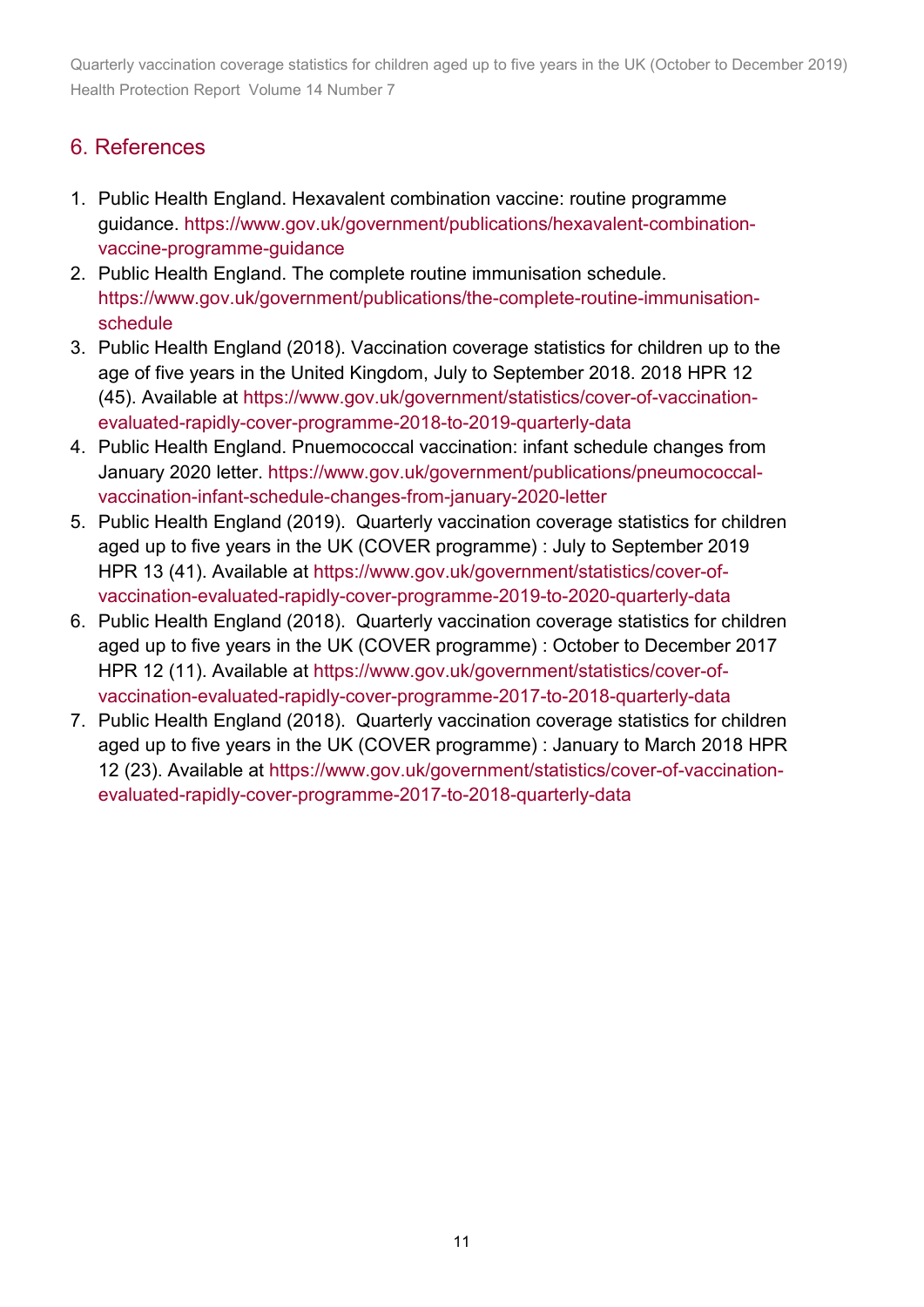# Quarterly vaccination coverage statistics for children aged up to five years in the UK (October to December 2019): APPENDIX

| Table 1. Completed UK primary immunisations at 12 months by country and English Local Teams: October to |
|---------------------------------------------------------------------------------------------------------|
| December 2019 (July to September 2019)                                                                  |

| Country                                                 | No. of LAs/HBs <sup>+</sup> | DTaP/IPV/Hib/HepB3% | <b>PCV2%</b> | Rota2%      | MenB <sub>2</sub> % |
|---------------------------------------------------------|-----------------------------|---------------------|--------------|-------------|---------------------|
| <b>United Kingdom</b>                                   | 172                         | 93.2 (92.6)         | 93.7 (93.2)  | 91.0(90.1)  | 93.3(92.8)          |
| <b>Wales</b>                                            | 7                           | 95.9(95.1)          | 96.1 (95.3)  | 93.9(93.6)  | 95.9(95.1)          |
| Northern Ireland                                        | 4                           | 95.0 (94.0)         | 95.3 (94.4)  | 92.1(91.3)  | 94.9 (94.2)         |
| <b>Scotland</b>                                         | 14                          | 96.4 (96.1)         | 96.7 (96.4)  | 93.5 (93.2) | 96.2 (96.0)         |
| England                                                 | 147                         | 92.8(92.1)          | 93.3(92.8)   | 90.5(89.6)  | 92.9 (92.3)         |
| <b>NHS England Local Teams</b>                          |                             |                     |              |             |                     |
| London                                                  | 33                          | 88.6 (87.7)         | 89.2 (88.1)  | 86.6 (85.5) | 88.3 (87.2)         |
| North (Yorkshire & Humber)                              | 15                          | 94.2 (93.8)         | 94.6 (94.2)  | 91.9(91.3)  | 94.3 (94.0)         |
| North (Lancashire & Grt. Manchester) <sup>1</sup>       | 9 <sup>2</sup>              | 92.7 (91.7)         | 93.7 (93.2)  | 89.7 (88.3) | 93.5(92.8)          |
| North (Cumbria & North East) <sup>1</sup>               | 13                          | 96.1 (95.9)         | 96.5 (96.3)  | 94.7 (94.0) | 96.4 (96.2)         |
| North (Cheshire & Merseyside)                           | 9                           | 93.1 (92.3)         | 93.0 (93.3)  | 90.5(88.8)  | 93.5 (93.2)         |
| Midlands & East (North Midlands)                        | 8                           | 94.7 (94.1)         | 95.0 (94.6)  | 92.4(92.0)  | 94.5 (94.3)         |
| Midlands & East (West Midlands)                         | 10                          | 91.1 (90.8)         | 91.8(91.5)   | 88.5 (87.3) | 91.4(91.0)          |
| Midlands & East (Central Midlands)                      | 10                          | 92.4 (91.7)         | 93.8 (92.9)  | 90.8 (90.0) | 93.2 (92.5)         |
| Midlands & East (East)                                  | $\overline{7}$              | 94.1 (94.1)         | 94.6 (94.6)  | 92.1 (91.9) | 94.2 (94.4)         |
| South West (South West South)                           | 8                           | 95.3 (94.9)         | 95.7 (95.3)  | 92.4 (92.2) | 95.5(95.0)          |
| South West (South West North)                           | $\overline{7}$              | 93.9 (93.4)         | 94.3 (94.1)  | 91.8 (90.5) | 94.0 (93.9)         |
| South East (Hampshire, Isle of Wight and Thames Valley) | 12                          | 94.9 (94.9)         | 95.3 (95.2)  | 92.7(92.1)  | 94.5 (94.4)         |
| South East (Kent, Surrey and Sussex)                    | 6                           | 94.1 (92.4)         | 94.3 (92.9)  | 91.7 (89.9) | 94.0 (92.7)         |

† Local Authorities / Health Boards.

1 Currently we are not able to report the 2018 local teams in these areas as Cumbria LA does not map to the new configuration.

2 Due to data quality concerns for Bury, Oldham, Rochdale and Trafford LA COVER data for these footprints do not appear in this report. They are also excluded from any higher aggregations such as the North (Lancashire and Greater Manchester), England and UK totals.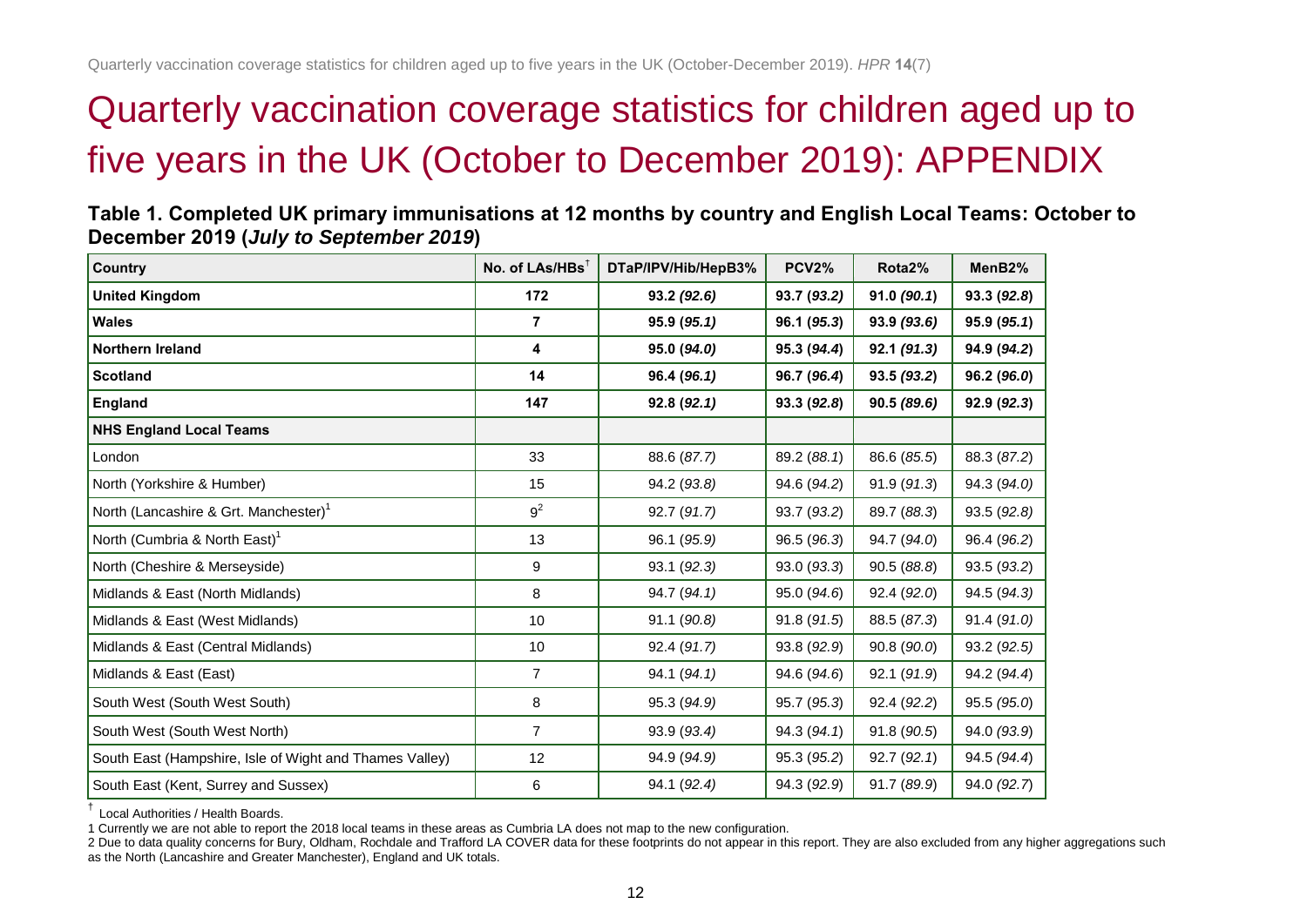#### **Table 2. Completed UK primary immunisations at 24 months by country and NHS England local team: October to December 2019 (***July to September 2019***)**

| Country                                                 | No. of LAs/<br>$HBs^{\dagger}$ | DTaP/IPV/Hib3/He<br>pB% | PCV booster% | <b>Hib/MenC</b><br>booster% | MMR1%       | MenB booster% |
|---------------------------------------------------------|--------------------------------|-------------------------|--------------|-----------------------------|-------------|---------------|
| <b>United Kingdom</b>                                   | 172                            | 94.2 (94.0)             | 91.0(90.6)   | 91.1 (90.8)                 | 91.0 (90.6) | 89.7 (89.3)   |
| <b>Wales</b>                                            | $\overline{7}$                 | 96.6 (96.5)             | 94.6 (94.7)  | 94.3 (94.1)                 | 94.5 (94.4) | 94.0 (94.0)   |
| <b>Northern Ireland</b>                                 | 4                              | 96.0 (96.0)             | 93.5(92.5)   | 92.8 (92.2)                 | 92.7(92.1)  | 92.6 (92.2)   |
| <b>Scotland</b>                                         | 14                             | 97.1 (96.9)             | 94.9 (94.4)  | 94.9 (94.4)                 | 94.4 (93.8) | 94.3 (93.7)   |
| England                                                 | 147                            | 93.8 (93.5)             | 90.4 (90.0)  | 90.5 (90.2)                 | 90.4(90.1)  | 89.0 (88.6)   |
| <b>NHS England local teams*</b>                         |                                |                         |              |                             |             |               |
| London                                                  | 33                             | 90.0 (89.5)             | 83.0 (81.8)  | 83.3 (82.4)                 | 83.1(82.1)  | 81.0 (79.9)   |
| North (Yorkshire & Humber)                              | 15                             | 95.2(95.3)              | 93.0(92.8)   | 92.8(92.8)                  | 92.8(92.7)  | 91.8(91.8)    |
| North (Lancashire & Grt. Manchester) <sup>1</sup>       | 9 <sup>2</sup>                 | 93.9 (93.9)             | 90.6(90.6)   | 91.1(91.4)                  | 91.0(91.3)  | 89.9 (89.8)   |
| North (Cumbria & North East) <sup>1</sup>               | 13                             | 96.4 (96.3)             | 95.7 (95.5)  | 95.6 (95.6)                 | 95.4 (95.5) | 94.6 (94.5)   |
| North (Cheshire & Merseyside)                           | 9                              | 94.7(93.1)              | 91.6(91.2)   | 91.7(91.7)                  | 91.7 (91.5) | 90.6 (90.2)   |
| Midlands & East (North Midlands)                        | 8                              | 95.3 (95.0)             | 92.7(92.1)   | 92.7(92.1)                  | 92.6(92.1)  | 90.4 (89.9)   |
| Midlands & East (West Midlands)                         | 10                             | 93.6 (93.3)             | 89.0 (88.6)  | 88.9 (88.7)                 | 88.8 (88.7) | 87.2 (86.9)   |
| Midlands & East (Central Midlands)                      | 10                             | 92.8 (92.8)             | 91.5 (90.9)  | 91.9 (91.2)                 | 91.6(91.0)  | 89.2 (88.8)   |
| Midlands & East (East)                                  | $\overline{7}$                 | 95.0 (95.4)             | 92.9(93.2)   | 92.7(93.0)                  | 92.6(92.9)  | 91.5(91.5)    |
| South West (South West South)                           | 8                              | 96.3 (95.4)             | 94.2 (93.7)  | 94.2 (93.6)                 | 94.2 (93.6) | 93.4(92.6)    |
| South West (South West North)                           | $\overline{7}$                 | 95.3(95.1)              | 92.2(92.3)   | 92.3 (92.3)                 | 92.3 (92.4) | 91.5(91.0)    |
| South East (Hampshire, Isle of Wight and Thames Valley) | 12                             | 95.5 (95.5)             | 92.9 (92.9)  | 93.1(93.1)                  | 93.3(93.1)  | 92.1 (92.0)   |
| South East (Kent, Surrey and Sussex)                    | 6                              | 93.9 (93.6)             | 91.6(91.3)   | 91.9 (91.4)                 | 92.0(91.7)  | 91.0 (90.2)   |

† Local Authorities / Health Boards.

.

1. Currently we are not able to report the April 2018 local teams in these areas as Cumbria LA does not map to that configuration.

2. Due to data quality concerns for Bury, Oldham, Rochdale and Trafford LAs, COVER data for these footprints do not appear in this report. They are also excluded from any higher aggregations such as the North (Lancashire and Greater Manchester), England and UK totals.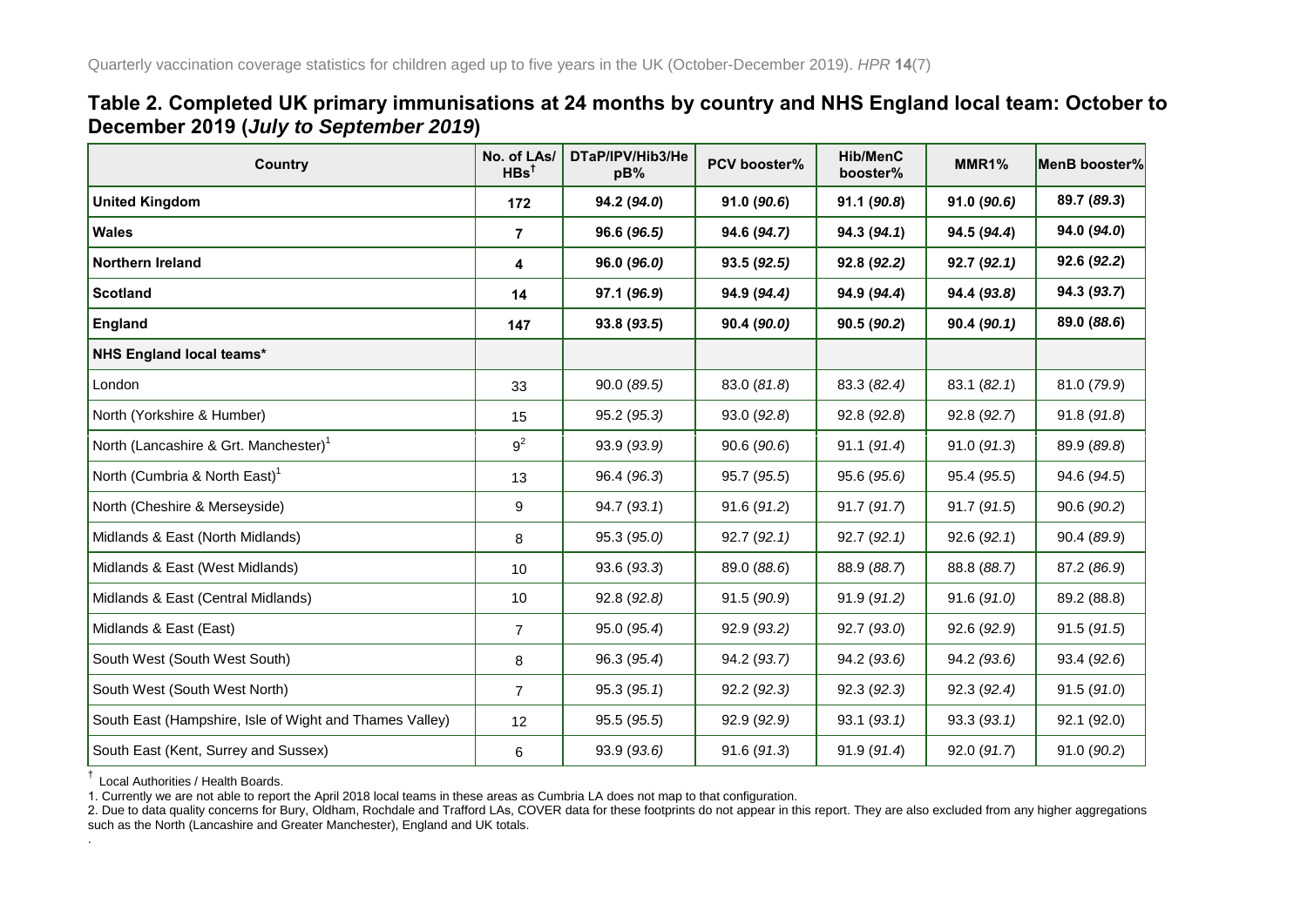#### **Table 3. Completed UK primary immunisations and boosters at five years by country and NHS England local team: October to December 2019 (***July to September 2019***)**

|                                                         | <b>Number</b>              | <b>Primary</b>                  |             | <b>Booster</b>     |             |             |
|---------------------------------------------------------|----------------------------|---------------------------------|-------------|--------------------|-------------|-------------|
| Country                                                 | of<br>LAS/HBs <sup>†</sup> | DTaP/IPV/<br>Hib <sub>3</sub> % | MMR1%       | MMR <sub>2</sub> % | DTaP/IPV%   | Hib/MenC%   |
| <b>United Kingdom</b>                                   | 172                        | 95.7 (95.6)                     | 94.9 (94.9) | 87.7(87.1)         | 86.6 (85.9) | 93.2(93.1)  |
| <b>Wales</b>                                            | $\overline{7}$             | 97.2 (97.4)                     | 96.6(97.1)  | 92.3(92.4)         | 92.9(92.8)  | 94.9 (95.6) |
| N. Ireland                                              | 4                          | 96.9 (97.2)                     | 96.4 (96.5) | 91.0 (89.9)        | 91.3 (90.4) | 95.7 (95.8) |
| Scotland                                                | 14                         | 98.1 (98.1)                     | 96.9 (97.0) | 92.3(91.3)         | 92.7 (92.3) | 96.3 (96.3) |
| England                                                 | 147                        | 95.4 (95.2)                     | 94.6 (94.5) | 86.9 (86.7)        | 85.5 (84.9) | 92.8 (92.6) |
| <b>English Local Teams</b>                              |                            |                                 |             |                    |             |             |
| London                                                  | 33                         | 92.1 (92.0)                     | 90.0 (90.0) | 76.4 (76.1)        | 73.7 (72.6) | 88.1 (88.1) |
| North (Yorkshire & Humber)                              | 15                         | 96.4 (96.6)                     | 96.2 (96.0) | 90.3(89.7)         | 89.7 (88.8) | 93.9(93.6)  |
| North (Lancashire & Grt. Manchester) <sup>1</sup>       | 9 <sup>2</sup>             | 95.1 (95.2)                     | 94.5 (94.8) | 87.0 (88.3)        | 85.4 (85.9) | 93.4 (93.5) |
| North (Cumbria & North East) <sup>1</sup>               | 13                         | 97.2 (97.3)                     | 97.2 (97.0) | 92.9 (91.9)        | 92.3(91.6)  | 95.5 (95.5) |
| North (Cheshire & Merseyside)                           | 9                          | 96.3 (95.9)                     | 95.5(95.1)  | 87.8 (88.2)        | 87.4 (86.9) | 93.8 (93.6) |
| Midlands & East (North Midlands)                        | 8                          | 96.9 (96.8)                     | 96.1 (96.4) | 88.9 (88.9)        | 87.9 (86.9) | 94.4 (94.3) |
| Midlands & East (West Midlands)                         | 10                         | 95.2 (95.8)                     | 94.7 (95.2) | 84.3 (85.4)        | 83.5 (84.4) | 93.1 (93.8) |
| Midlands & East (Central Midlands)                      | 10                         | 95.9 (95.8)                     | 95.6 (95.5) | 89.4 (89.2)        | 86.6 (85.8) | 93.3(93.0)  |
| Midlands & East (East)                                  | $\overline{7}$             | 96.7 (96.5)                     | 96.1 (96.1) | 91.0(89.6)         | 90.1 (89.2) | 94.0 (93.9) |
| South West (South West South)                           | 8                          | 97.1(97.1)                      | 96.6 (96.4) | 92.3(92.2)         | 90.2(90.5)  | 95.7 (95.5) |
| South West (South West North)                           | $\overline{7}$             | 97.1 (96.7)                     | 96.5(96.1)  | 90.8(91.0)         | 89.7 (89.5) | 95.7 (94.9) |
| South East (Hampshire, Isle of Wight and Thames Valley) | 12                         | 96.4 (96.1)                     | 95.3 (94.7) | 91.2(90.2)         | 90.1 (89.4) | 93.9 (93.4) |
| South East (Kent, Surrey and Sussex)                    | 6                          | 94.6 (93.2)                     | 94.4 (94.0) | 87.5 (85.6)        | 87.3 (84.9) | 91.6 (90.5) |

† Local Authorities / Health Boards.

1. Currently we are not able to report the April 2018 local teams in these areas as Cumbria LA does not map to that configuration.

2. Due to data quality concerns for Bury, Oldham, Rochdale and Trafford LAs, COVER data for these footprints do not appear in this report. They are also excluded from any higher aggregations such as the North (Lancashire and Greater Manchester), England and UK totals.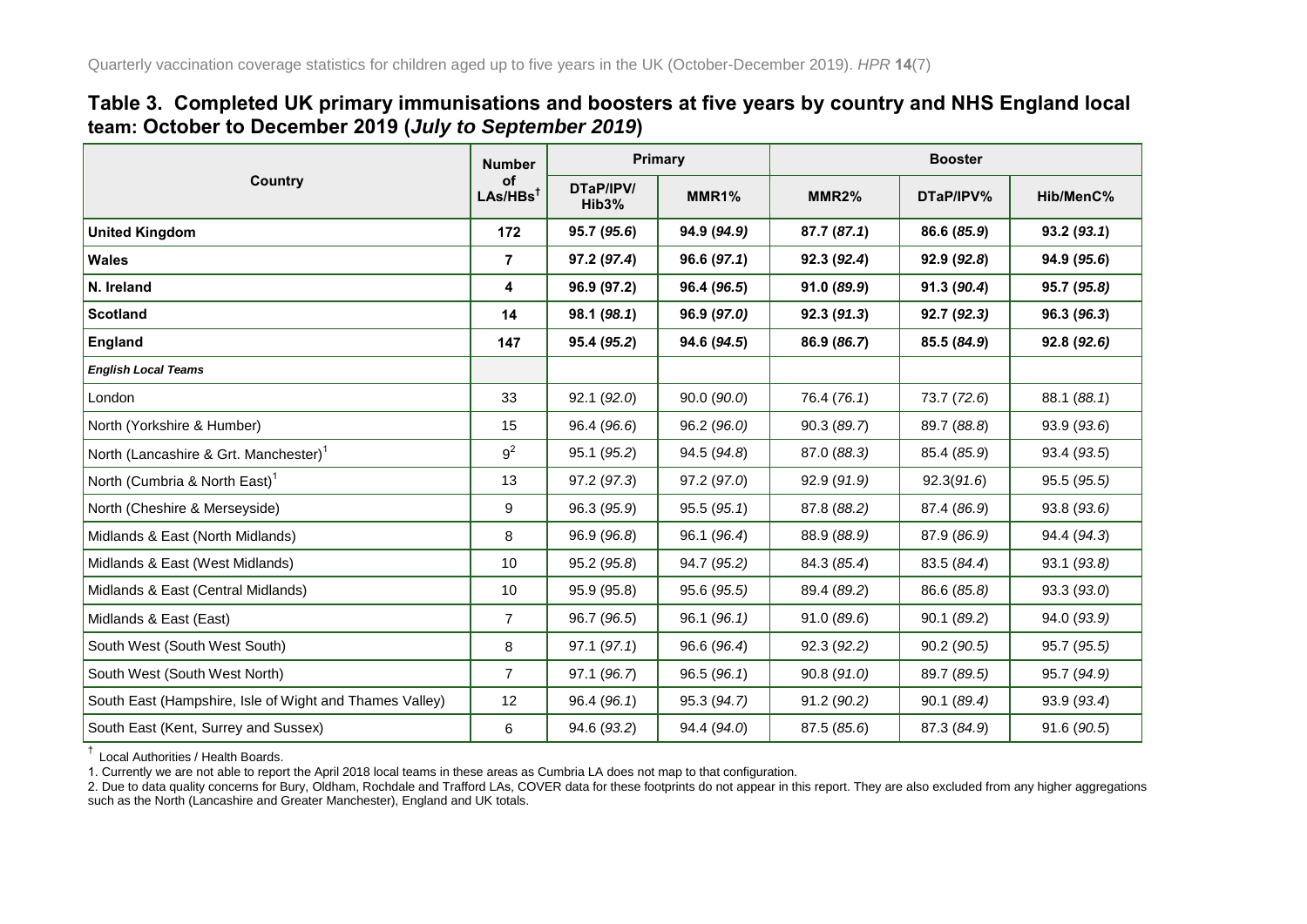#### **Table 4. Neonatal hepatitis B coverage at 12 and 24 months in England by NHS England Local Team: October to December 2019 (***July to September 2019***)**

| <b>NHS England Local Team Code*</b>                     | <b>LA returns</b><br>with<br>12 month<br>data | 12 month<br>deno-<br>minator | % Coverage<br>at 12 months<br>$(5 \text{ doses})^1$ | <b>LA returns</b><br>with<br>24 month<br>data | 24 month<br>deno-<br>minator | % Coverage at<br>24 months $^2$ |
|---------------------------------------------------------|-----------------------------------------------|------------------------------|-----------------------------------------------------|-----------------------------------------------|------------------------------|---------------------------------|
| London                                                  | 33 of 33                                      | 188                          | 90 (89)                                             | 33 of 33                                      | 182                          | 69 (81)                         |
| North (Yorkshire & Humber)                              | 15 of 15                                      | 36                           | 86 (80)                                             | 15 of 15                                      | 42                           | 79 (89)                         |
| North (Lancashire & Grt. Manchester) <sup>3</sup>       | 6 of 13                                       | 18                           | 67 (33)                                             | 6 of 13                                       | 41                           | 22(11)                          |
| North (Cumbria & North East) <sup>3</sup>               | 12 of 13                                      | 8                            | 88 (100)                                            | 12 of 13                                      | 5                            | 100(43)                         |
| North (Cheshire & Merseyside)                           | 6 of 9                                        | $\overline{7}$               | 71(0)                                               | 6 of 9                                        | 4                            | 50(0)                           |
| Midlands & East (North Midlands)                        | 8 of 8                                        | 17                           | 100 (100)                                           | 8 of 8                                        | 21                           | 95 (100)                        |
| Midlands & East (West Midlands)                         | 10 of 10                                      | 61                           | 90 (89)                                             | 10 of 10                                      | 48                           | 96 (95)                         |
| Midlands & East (Central Midlands)                      | 10 of 10                                      | 54                           | 89 (92)                                             | 10 of 10                                      | 48                           | 98 (81)                         |
| Midlands & East (East)                                  | 7 of 7                                        | 18                           | 72 (90)                                             | 7 of 7                                        | 19                           | 63 (71)                         |
| South West (South West South)                           | 8 of 8                                        | 15                           | 100 (100)                                           | 8 of 8                                        | 9                            | 78 (90)                         |
| South West (South West North)                           | 7 of 7                                        | 10                           | 100 (100)                                           | 7 of 7                                        | 19                           | 74 (100)                        |
| South East (Hampshire, Isle of Wight and Thames Valley) | 12 of 12                                      | 43                           | 93 (93)                                             | 12 of 12                                      | 28                           | 75 (89)                         |
| South East (Kent, Surrey and Sussex)                    | 6 of 6                                        | 30                           | 87 (69)                                             | 6 of 6                                        | 15                           | 93 (83)                         |
| England <sup>1</sup>                                    | 140 of 151                                    | 505                          | 89 (82)                                             | 140 of 151                                    | 481                          | 74 (63)                         |

1. Babies offered two monovalent HepB vaccines (at birth and one month) and three hexavalent vaccines (at eight, twelve and sixteen weeks).

2. Babies offered three monovalent vaccines at birth, 4 weeks and 12 months of age, and three doses of hexavalent vaccine (at eight, twelve and sixteen weeks)

3. Currently we are not able to report the April 2018 local teams in these areas as Cumbria LA does not map to that configuration.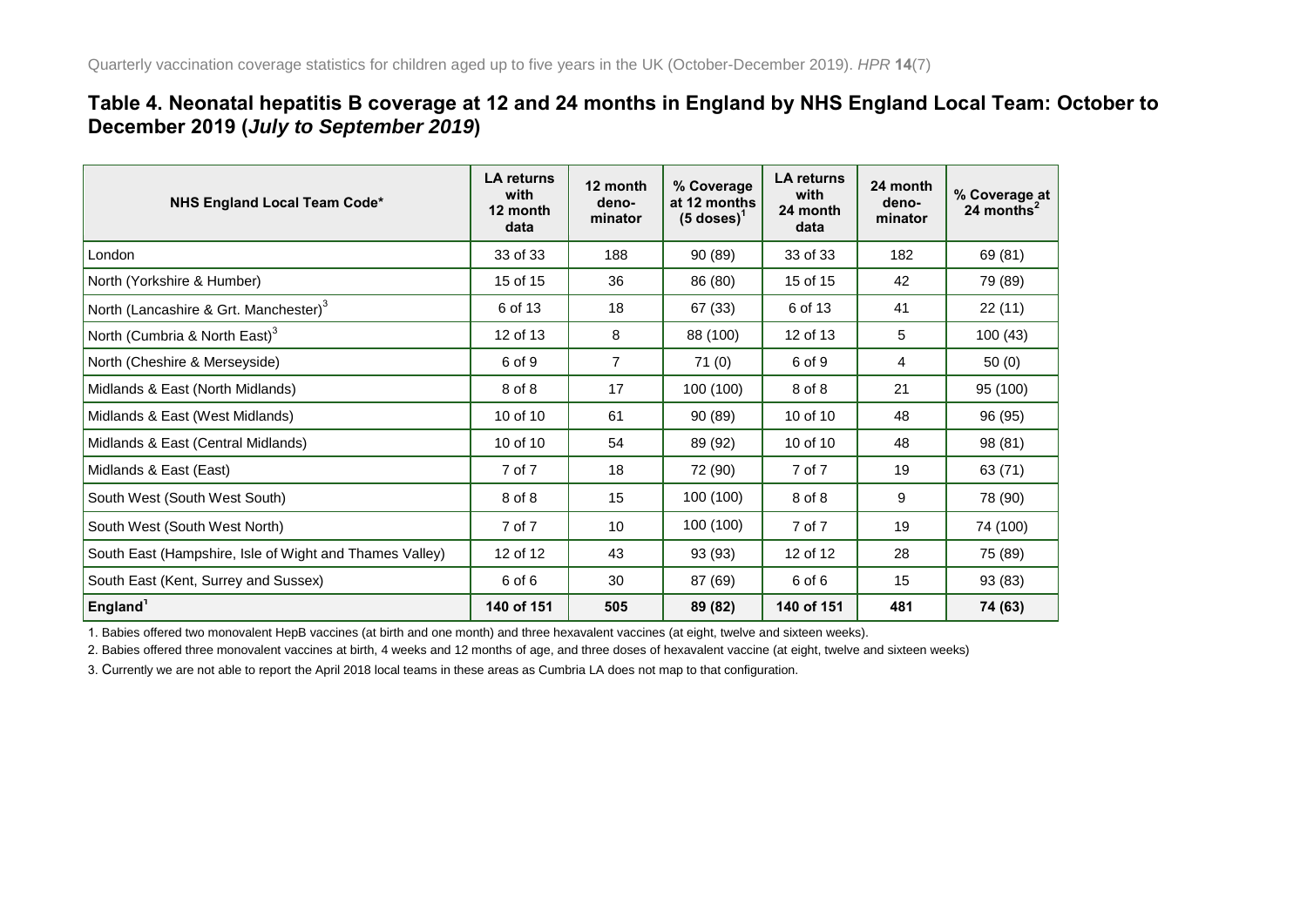#### **Table 5. BCG vaccine coverage at 12 months in English local authorities with TB incidence ≥40 per 100,000 and offering a universal programme: October to December 2019 (***July to September 2019***)**

| <b>Upper tier Local Authority</b> | Three-year average (2014-16)<br>annualTB rate per 100,000 | Number of eligible children (1st)<br>birthday in Jan to March 2019) | Universal BCG coverage%<br>(previous quarterly estimate) |
|-----------------------------------|-----------------------------------------------------------|---------------------------------------------------------------------|----------------------------------------------------------|
| Newham                            | 69.0                                                      | 1390                                                                | 69.3 (73.9)                                              |
| <b>Brent</b>                      | 57.8                                                      | 1171                                                                | 31.5(32.8)                                               |
| Hounslow                          | 47.5                                                      | 1002                                                                | 20.5(18.5)                                               |
| Ealing                            | 47.3                                                      | 1262                                                                | 42.3 (36.7)                                              |
| Redbridge                         | 41.5                                                      | 1165                                                                | 78.5 (80.4)                                              |

Note: Slough has an TB incidence of 41.8 per 100,000 but does not have a universal programme